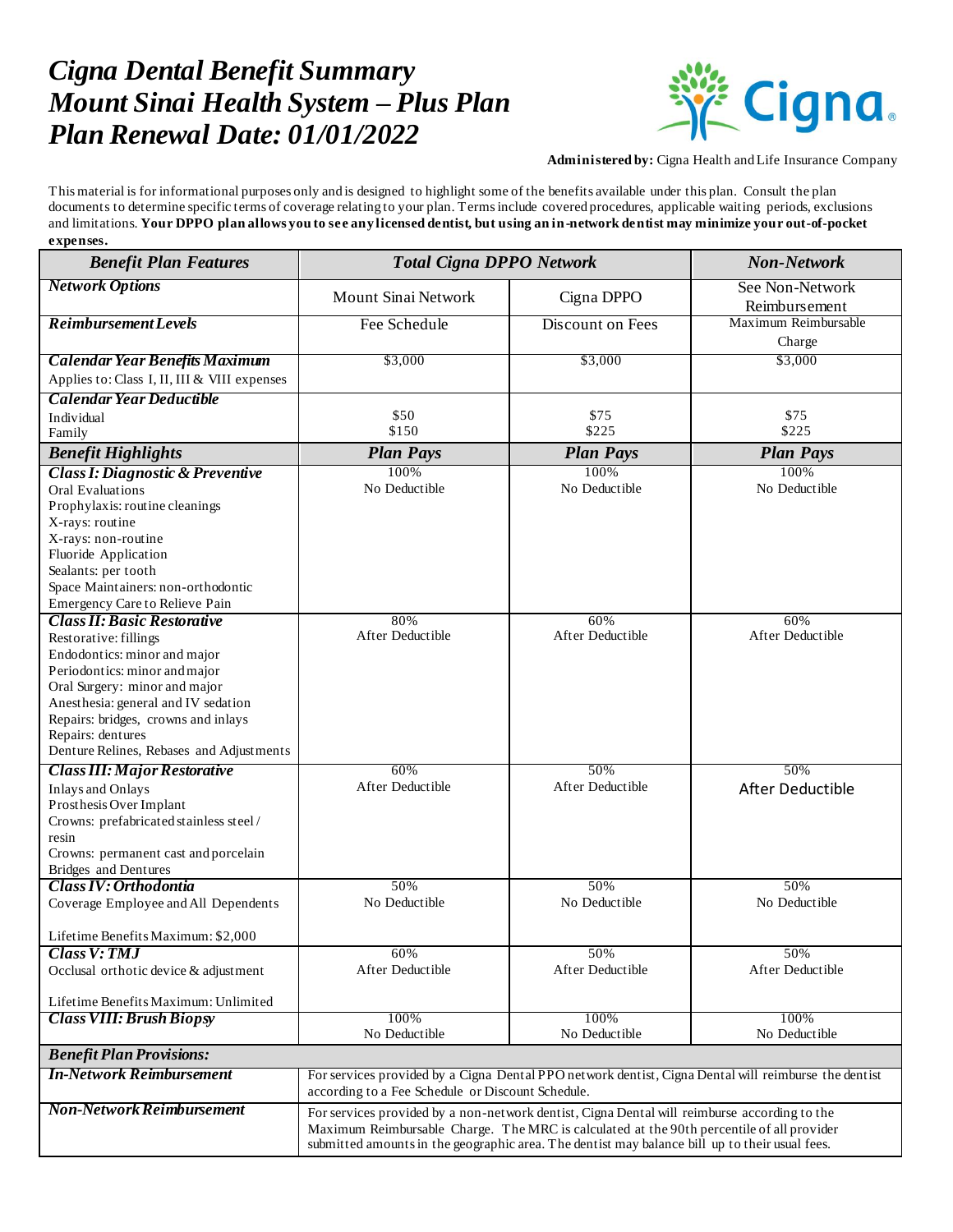| <b>Cross Accumulation</b>                         | All deductibles, plan maximums, and service specific maximums cross accumulate between in and out<br>of network. Benefit frequency limitations are based on the date of service and cross accumulate between<br>in and out of network.                                                                                                                                                                                                                                                                                                                                                                                                                                                                                                                                                                                                                                                                                                                                                                    |  |
|---------------------------------------------------|-----------------------------------------------------------------------------------------------------------------------------------------------------------------------------------------------------------------------------------------------------------------------------------------------------------------------------------------------------------------------------------------------------------------------------------------------------------------------------------------------------------------------------------------------------------------------------------------------------------------------------------------------------------------------------------------------------------------------------------------------------------------------------------------------------------------------------------------------------------------------------------------------------------------------------------------------------------------------------------------------------------|--|
| <b>Calendar Year Benefits Maximum</b>             | The plan will only pay for covered charges up to the yearly Benefits Maximum, when applicable.<br>Benefit-specific Maximums may also apply.                                                                                                                                                                                                                                                                                                                                                                                                                                                                                                                                                                                                                                                                                                                                                                                                                                                               |  |
| Calendar Year Deductible                          | This is the amount you must pay before the plan begins to pay for covered charges, when applicable.<br>Benefit-specific deductibles may also apply.                                                                                                                                                                                                                                                                                                                                                                                                                                                                                                                                                                                                                                                                                                                                                                                                                                                       |  |
| <b>Pretreatment Review</b>                        | Pretreatment review is available on a voluntary basis when dental work in excess of \$200 is proposed.                                                                                                                                                                                                                                                                                                                                                                                                                                                                                                                                                                                                                                                                                                                                                                                                                                                                                                    |  |
| <b>Alternate Benefit Provision</b>                | When more than one covered Dental Service could provide suitable treatment based on common dental<br>standards, Cigna will determine the covered Dental Service on which payment will be based and the<br>expenses that will be included as Covered Expenses.                                                                                                                                                                                                                                                                                                                                                                                                                                                                                                                                                                                                                                                                                                                                             |  |
| <b>Oral Health Integration Program®</b>           | The program offers enhanced dental coverage for customers with the following: cardiovascular<br>conditions, cerebrovascular conditions (stroke), diabetes, maternity, chronic kidney disease (CKD),<br>organ transplants, head and neck cancer radiation, rheumatoid arthritis, Sjogren's syndrome, lupus,<br>Parkinson's disease, amyotrophic lateral sclerosis (ALS), Huntington's disease, and opioid misuse and<br>addiction.<br>There is no additional charge for the program. Those who qualify can receive reimbursement of their<br>coinsurance for eligible dental services. Eligible customers can also receive guidance on behavioral<br>issues related to oral health. Reimbursements under this program are not subject to the annual<br>deductible, but will be applied to the plan annual maximum.<br>For more information on how to enroll in this program and a complete list of terms and eligible<br>conditions, go to www.mycigna.com or call customer service 24/7 at 1-800-Cigna24. |  |
| <b>Timely Filing</b>                              | Out of network claims submitted to Cigna after 365 days from date of service will be denied.                                                                                                                                                                                                                                                                                                                                                                                                                                                                                                                                                                                                                                                                                                                                                                                                                                                                                                              |  |
| <b>Benefit Limitations:</b>                       |                                                                                                                                                                                                                                                                                                                                                                                                                                                                                                                                                                                                                                                                                                                                                                                                                                                                                                                                                                                                           |  |
| Missing Tooth Limitation                          | Teeth missing prior to coverage effective date are not covered for 12 months.                                                                                                                                                                                                                                                                                                                                                                                                                                                                                                                                                                                                                                                                                                                                                                                                                                                                                                                             |  |
| <b>Oral Evaluations/Exams</b>                     | 2 per calendar year.                                                                                                                                                                                                                                                                                                                                                                                                                                                                                                                                                                                                                                                                                                                                                                                                                                                                                                                                                                                      |  |
| X-rays (routine)                                  | Bitewings: 2 per calendar year                                                                                                                                                                                                                                                                                                                                                                                                                                                                                                                                                                                                                                                                                                                                                                                                                                                                                                                                                                            |  |
| X-rays (non-routine)                              | Complete series of radiographic images and panoramic radiographic images: Limited to a combined<br>total of 1 per 36 months.                                                                                                                                                                                                                                                                                                                                                                                                                                                                                                                                                                                                                                                                                                                                                                                                                                                                              |  |
| Diagnostic Casts                                  | Payable only in conjunction with orthodontic workup.                                                                                                                                                                                                                                                                                                                                                                                                                                                                                                                                                                                                                                                                                                                                                                                                                                                                                                                                                      |  |
| Cleanings                                         | 2 per calendar year, including periodontal maintenance procedures following active therapy.                                                                                                                                                                                                                                                                                                                                                                                                                                                                                                                                                                                                                                                                                                                                                                                                                                                                                                               |  |
| Fluoride Application                              | 1 per calendar year for children under age 19.                                                                                                                                                                                                                                                                                                                                                                                                                                                                                                                                                                                                                                                                                                                                                                                                                                                                                                                                                            |  |
| Sealants (per tooth)                              | Limited to posterior tooth. 1 treatment per tooth every 36 months for children under age 14.                                                                                                                                                                                                                                                                                                                                                                                                                                                                                                                                                                                                                                                                                                                                                                                                                                                                                                              |  |
| Space Maintainers                                 | Limited to non-orthodontic treatment for children under age 19.                                                                                                                                                                                                                                                                                                                                                                                                                                                                                                                                                                                                                                                                                                                                                                                                                                                                                                                                           |  |
| Inlays, Crowns, Bridges, Dentures and<br>Partials | Replacement every 60 months if unserviceable and cannot be repaired. Benefits are based on the amount<br>payable for non-precious metals. No porcelain or white/tooth-colored material on molar crowns or<br>bridges.                                                                                                                                                                                                                                                                                                                                                                                                                                                                                                                                                                                                                                                                                                                                                                                     |  |
|                                                   |                                                                                                                                                                                                                                                                                                                                                                                                                                                                                                                                                                                                                                                                                                                                                                                                                                                                                                                                                                                                           |  |
| Denture and Bridge Repairs                        | Reviewed if more than once.                                                                                                                                                                                                                                                                                                                                                                                                                                                                                                                                                                                                                                                                                                                                                                                                                                                                                                                                                                               |  |
| Denture Relines, Rebases and Adjustments          | Covered if more than 6 months after installation.<br>1 every 60 months if unserviceable and cannot be repaired. Benefits are based on the amount payable for                                                                                                                                                                                                                                                                                                                                                                                                                                                                                                                                                                                                                                                                                                                                                                                                                                              |  |

## *Benefit Exclusions:*

Covered Expenses will not include, and no payment will be made for the following:

- Procedures and services not included in the list of covered dental expenses;
- Diagnostic: cone beam imaging;
- Preventive Services: instruction for plaque control, oral hygiene and diet;
- Restorative: veneers of porcelain, ceramic, resin, or acrylic materials on crowns or pontics on or replacing the upper and or lower first, second and/or third molars;
- Periodontics: bite registrations; splinting;
- Prosthodontic: precision or semi-precision attachments;
- Implants: implants or implant related services;
- Procedures, appliances or restorations, except full dentures, whose main purpose is to change vertical dimension, stabilize p eriodontally involved teeth or restore occlusion;
- Athletic mouth guards;
- Services performed primarily for cosmetic reasons;
- Personalization or decoration of any dental device or dental work;
- Replacement of an appliance per benefit guidelines;
- Services that are deemed to be medical in nature;
- Services and supplies received from a hospital;